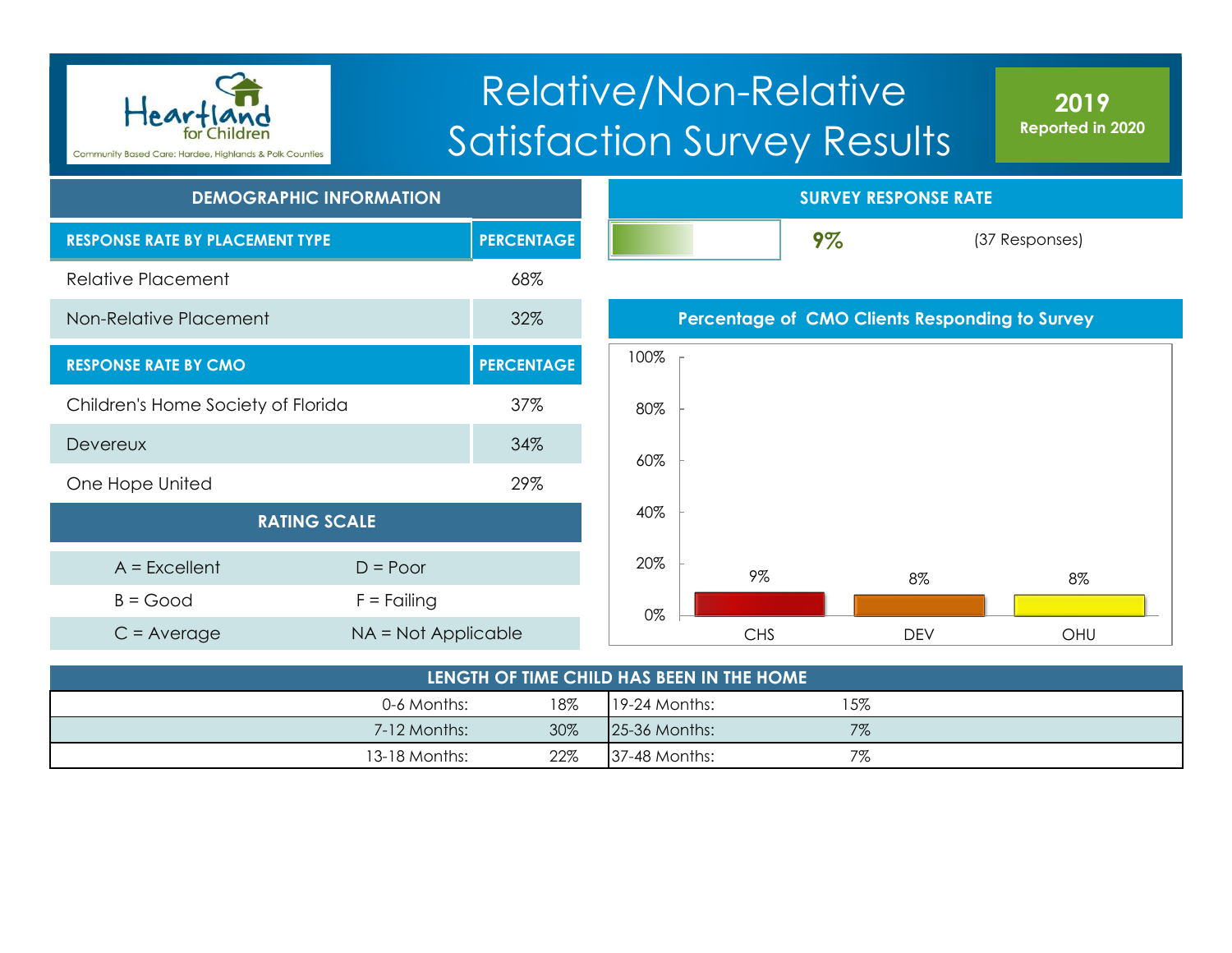|                                                                                                           | <b>SATISFACTION RESPONSES</b> |           |           |      |      |      |           |
|-----------------------------------------------------------------------------------------------------------|-------------------------------|-----------|-----------|------|------|------|-----------|
| <b>SATISFACTION QUESTIONS</b>                                                                             | 2013                          | 2014      | 2015      | 2016 | 2017 | 2018 | 2019      |
| 1. Did you participate in the GAP Program?                                                                | 39%                           | 53%       | 52%       | 77%  | 94%  | 85%  | <b>NA</b> |
| 2. Contacted by the GAP program staff within 28<br>days of child being placed in the home.                | <b>NA</b>                     | <b>NA</b> | 62%       | 64%  | 75%  | 57%  | <b>NA</b> |
| 3. Were the resources provided to you adequate<br>to care for the child(ren)?                             | <b>NA</b>                     | <b>NA</b> | 90%       | 81%  | 79%  | 81%  | <b>NA</b> |
| 4. Requests for additional supports fulfilled in a<br>timely manner by either the GAP team or the<br>CMO. | <b>NA</b>                     | <b>NA</b> | <b>NA</b> | 79%  | 81%  | 78%  | <b>NA</b> |
| 5. If Caregiver participated in a caregiver support<br>group, satisfied with the support received?        | <b>NA</b>                     | <b>NA</b> | <b>NA</b> | 94%  | 93%  | 96%  | 83%       |
| 6. Were you invited to participate in trainings?                                                          | 42%                           | 40%       | 48%       | 53%  | 68%  | 77%  | 57%       |
| 7. Were you invited to participate in face to face<br>meetings to plan services?                          | 39%                           | 75%       | 83%       | 73%  | 67%  | 62%  | 85%       |
| 8. Were you invited to participate in the Family<br>Team Conference process?                              | <b>NA</b>                     | <b>NA</b> | <b>NA</b> | 55%  | 58%  | 54%  | 68%       |
| 9. Is your Case Manager available and<br>accessible?                                                      | <b>NA</b>                     | 97%       | 98%       | 89%  | 78%  | 91%  | 92%       |
| 10. Does your Case Manager provide you with<br>information regarding court hearings and/or<br>staffings?  | <b>NA</b>                     | 94%       | 95%       | 85%  | 80%  | 88%  | 94%       |
| 11. Do you feel you have been treated as a full<br>partner with the Case Manager?                         | 74%                           | 96%       | 98%       | 82%  | 80%  | 85%  | 86%       |
| 12. Do you feel you have been treated as a full<br>partner with the GAL?                                  | 64%                           | 65%       | 94%       | 90%  | 78%  | 82%  | 84%       |
| 13. Do you feel you have been treated as a full<br>partner with Children's Legal Services (CLS)?          | 29%                           | 65%       | 85%       | 66%  | 60%  | 62%  | 64%       |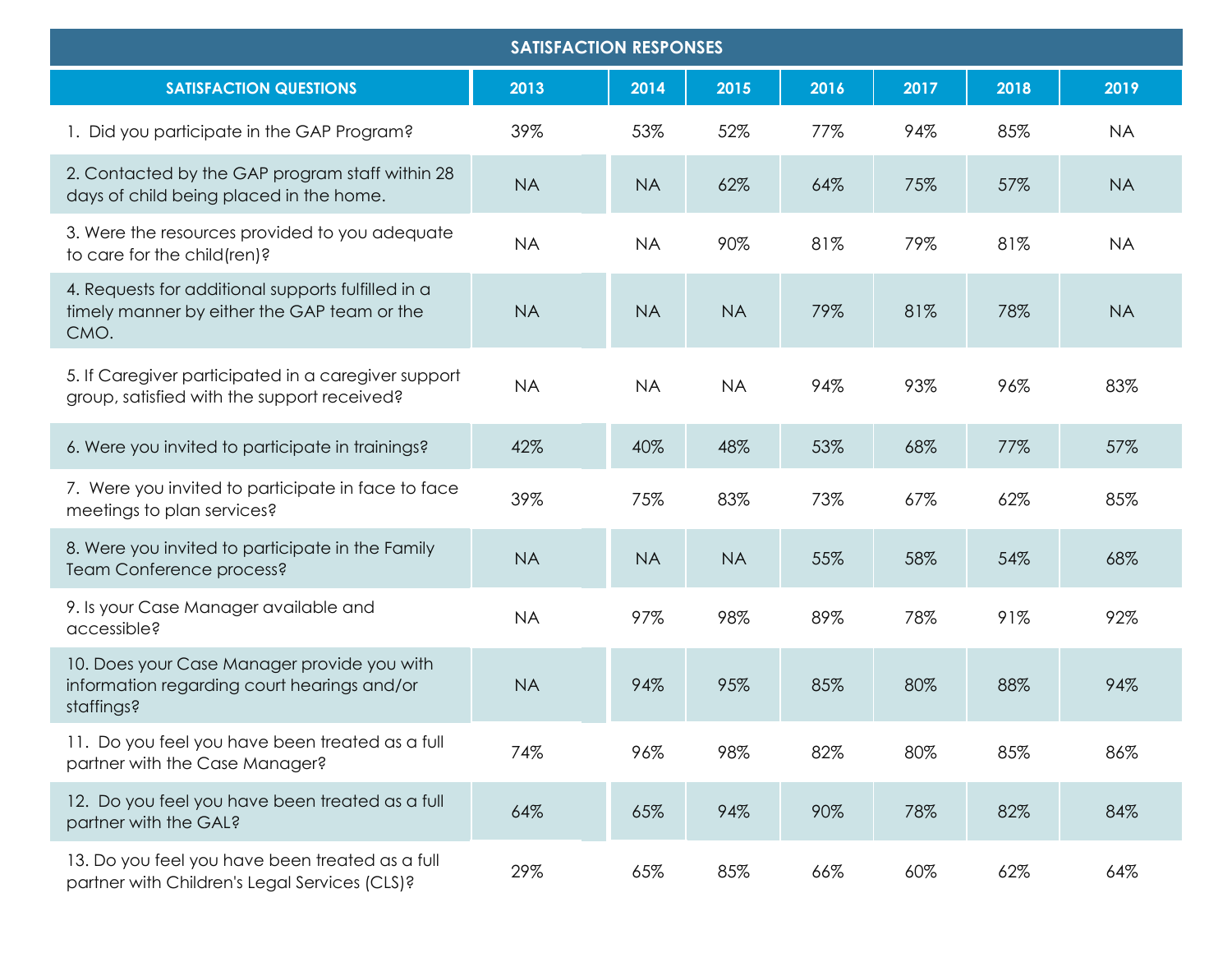| <b>SERVICE QUESTIONS</b>                                                                                 | 2013         | 2014           | 2015           | 2016           | 2017           | 2018           | 2019           |
|----------------------------------------------------------------------------------------------------------|--------------|----------------|----------------|----------------|----------------|----------------|----------------|
| 14. Medical services provided to the child                                                               | $\mathsf{A}$ | $\overline{A}$ | $\overline{A}$ | <b>NA</b>      | <b>NA</b>      | <b>NA</b>      | <b>NA</b>      |
| 15. Sunshine Health Plan                                                                                 | <b>NA</b>    | <b>NA</b>      | <b>NA</b>      | $\overline{A}$ | $\mathsf{A}$   | $\overline{A}$ | $\overline{A}$ |
| 16. Access to primary health care                                                                        | <b>NA</b>    | <b>NA</b>      | <b>NA</b>      | $\overline{A}$ | A              | $\overline{A}$ | B              |
| 17. Access to mental health services                                                                     | <b>NA</b>    | <b>NA</b>      | <b>NA</b>      | B              | B              | $\mathsf{C}$   | D              |
| 18. Timeliness of mental health services                                                                 | <b>NA</b>    | <b>NA</b>      | <b>NA</b>      | $\mathsf C$    | $\mathsf{C}$   | $\mathsf C$    | $\mathsf{D}$   |
| 19. Effectiveness of mental health services                                                              | <b>NA</b>    | <b>NA</b>      | <b>NA</b>      | $\mathsf C$    | $\overline{A}$ | B              | $\mathsf{D}$   |
| 20. Communication and engagement with the<br>mental health provider during the treatment of<br>the child | <b>NA</b>    | <b>NA</b>      | <b>NA</b>      | B              | B              | $\mathsf B$    | B              |
| 21. Access to dental care                                                                                | <b>NA</b>    | <b>NA</b>      | <b>NA</b>      | B              | $\overline{A}$ | B              | B              |
| 22. Dental provided for the child                                                                        | $\sf B$      | $\overline{A}$ | B              | <b>NA</b>      | <b>NA</b>      | <b>NA</b>      | <b>NA</b>      |
| 23. Educational services provided for the child                                                          | $\sf B$      | A              | B              | B              | $\overline{A}$ | $\overline{A}$ | $\overline{A}$ |
| 24. Child care provided for the child                                                                    | A            | A              | $\overline{A}$ | B              | B              | $\mathsf B$    | $\sf B$        |
| <b>SATISFACTION QUESTIONS</b>                                                                            | 2013         | 2014           | 2015           | 2016           | 2017           | 2018           | 2019           |
| 25. Case Manager's willigness to share information                                                       | $\sf B$      | $\overline{A}$ | $\overline{A}$ | B              | B              | $\sf B$        | $\sf B$        |
| 26. Courtesy and helpfulness of the Case<br>Manager                                                      | <b>NA</b>    | <b>NA</b>      | $\overline{A}$ | B              | $\mathsf{A}$   | $\overline{A}$ | $\overline{A}$ |
| 27. Timeliness of returned calls by the Case<br>Manager                                                  | $\sf B$      | $\mathsf{A}$   | $\mathsf{A}$   | Β              | $\mathsf{A}$   | $\overline{A}$ | B              |
| 28. Child Protective Investigator's willigness to<br>share information                                   | $\sf B$      | $\mathsf{A}$   | $\bigwedge$    | $\mathsf{C}$   | $\mathsf{A}$   | B              | $\mathsf{A}$   |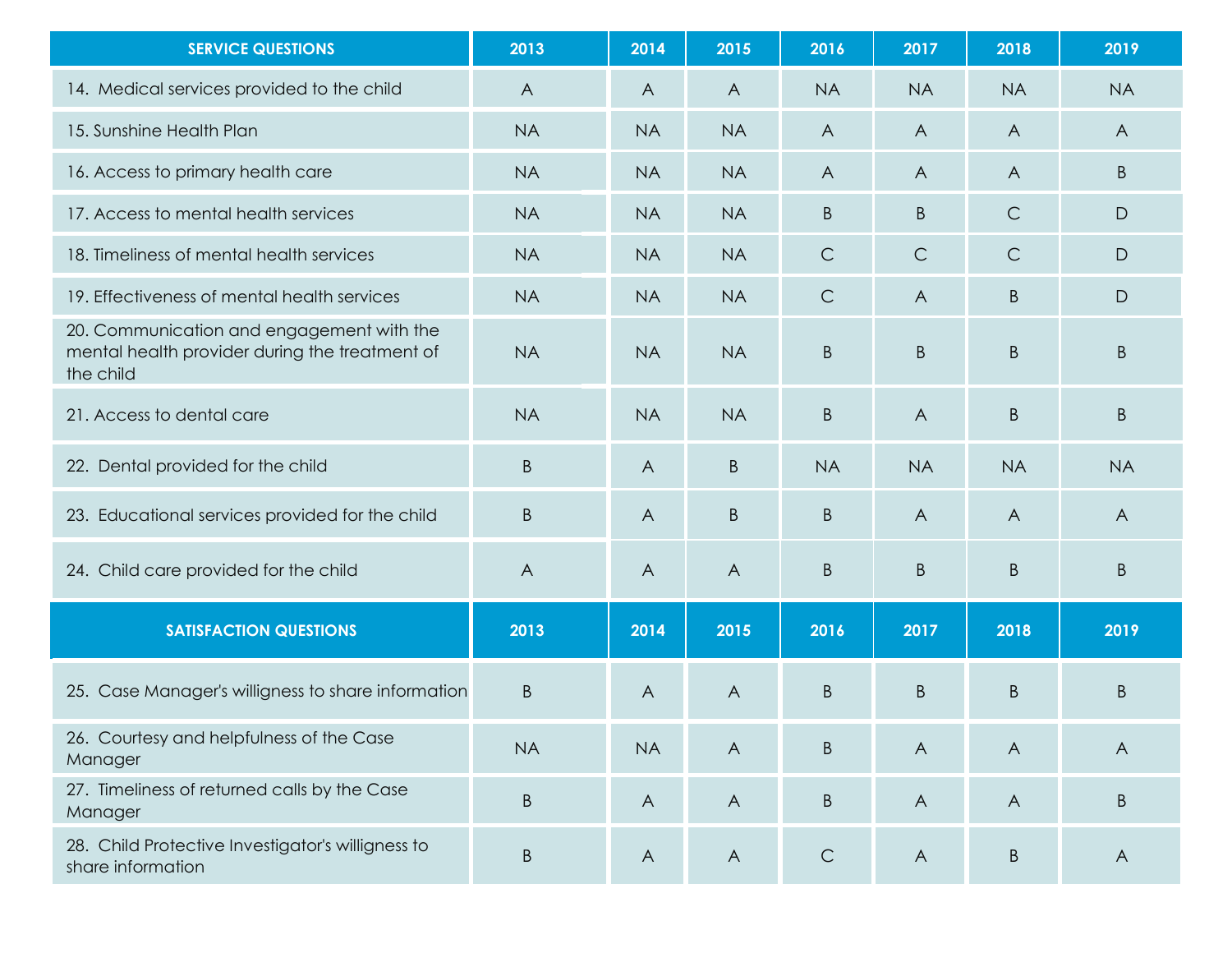| 29. Courtesy and helpfulness of the Child<br>Protective Investigator                               | <b>NA</b>      | <b>NA</b>      | $\overline{A}$ | B                            | $\overline{A}$                                       | B               | B                                               |
|----------------------------------------------------------------------------------------------------|----------------|----------------|----------------|------------------------------|------------------------------------------------------|-----------------|-------------------------------------------------|
| 30. GAL's willigness to share information                                                          | $\overline{A}$ | $\overline{A}$ | A              | B                            | $\overline{A}$                                       | $\overline{A}$  | $\overline{A}$                                  |
| 31. Courtesy and helpfulness of the GAL                                                            | <b>NA</b>      | <b>NA</b>      | $\overline{A}$ | $\overline{A}$               | $\overline{A}$                                       | $\overline{A}$  | $\overline{A}$                                  |
| <b>Quality Parenting Initiative Survey Questions</b>                                               |                |                |                | <b>Agree</b>                 | <b>Neither</b><br><b>Agree or</b><br><b>Disagree</b> | <b>Disagree</b> | <b>Strongly</b><br><b>Disagree</b>              |
| 32. The team works for the good of the children and puts their needs first.                        |                |                | 35%            | 30%                          | 19%                                                  | 11%             | 5%                                              |
| 33. I know what is expected of me as a caregiver.                                                  |                |                | 65%            | 22%                          | 8%                                                   | 5%              | 0%                                              |
| 34. The case worker and I have a respectful working partnership.                                   |                |                | 70%            | 19%                          | 11%                                                  | 0%              | 0%                                              |
| 35. Members of the entire child welfare team treat each other with respect.                        |                |                |                | 32%                          | 24%                                                  | 3%              | 0%                                              |
| 36. As a caregiver, I make normal decisions about the child(ren)'s<br>participation in activities. |                |                | 76%            | 19%                          | 5%                                                   | 0%              | 0%                                              |
| 37. My experience is that transitions are handled in a developmentally<br>sensitive manner.        |                |                |                | 19%                          | 30%                                                  | 8%              | 0%                                              |
| 38. I work with birth parents.                                                                     |                |                | 27%            | 33%                          | 8%                                                   | 5%              | 27%                                             |
| <b>Financial</b>                                                                                   |                |                |                | <b>Requested the Funding</b> |                                                      |                 | <b>Received the Requested</b><br><b>Funding</b> |
| 39. Child Specific Foster Care Licensing Funding                                                   |                |                |                | 28%                          |                                                      | 25%             |                                                 |
| 40. Temporary Cash Assistance                                                                      |                |                |                | 41%                          |                                                      | 42%             |                                                 |
| 41. Relative Caregiver Funding                                                                     |                |                | 60%            |                              |                                                      | 47%             |                                                 |
| 42. Non-Relative Caregiver Funding                                                                 |                |                | 56%            |                              |                                                      | 64%             |                                                 |
| 43. Social Security Income                                                                         |                |                |                | 32%                          |                                                      | 29%             |                                                 |
| 44. Death Benefits                                                                                 |                |                |                | 0%                           |                                                      |                 | <b>NA</b>                                       |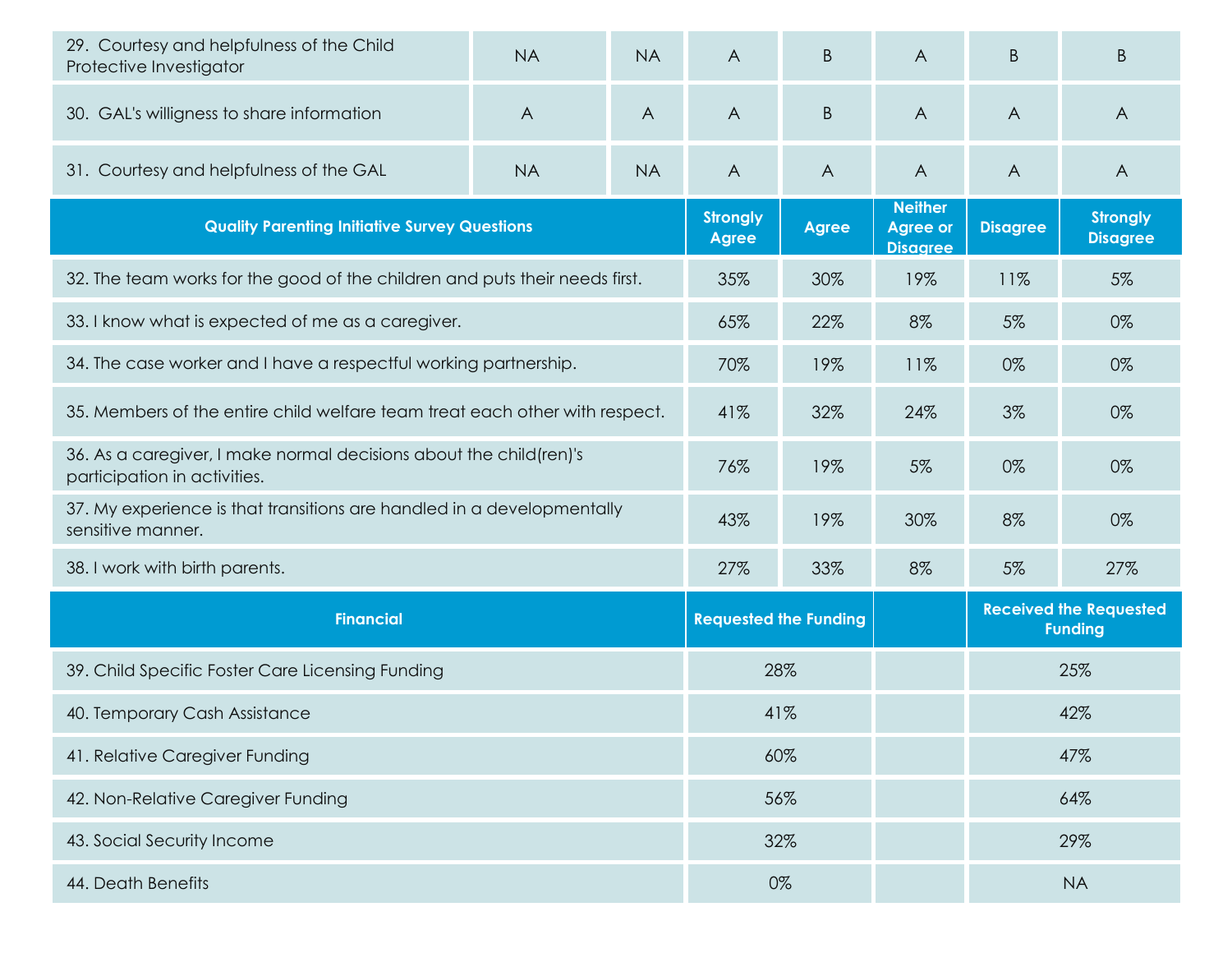| <b>COMMENTS BY QUESTION</b>                                                                    |
|------------------------------------------------------------------------------------------------|
| Satisfaction with support received through participation in a caregiver support group          |
| Hoping to go next month.                                                                       |
| Wasn't offered.                                                                                |
| Didn't know about this.                                                                        |
| I wish there were evening groups.                                                              |
| <b>Training</b>                                                                                |
| Only through Heartland TBRI.                                                                   |
| <b>Face to Face Meetings to plan services</b>                                                  |
| School IEP staffings with CHS.                                                                 |
| Sometimes.                                                                                     |
| When there was contact with bio mom we were.                                                   |
| <b>Participation in Family Team Conference process</b>                                         |
| Never heard of this.                                                                           |
| Not sure what this is.                                                                         |
| Usually by phone - I would like notice to appear in person.                                    |
| Sometimes.                                                                                     |
| Is your Case Manager available and accessible?                                                 |
| Most times does not respond.                                                                   |
| Previous caseworker was very difficult to get ahold of.                                        |
| All case managers we have had have been great.                                                 |
| Often very busy.                                                                               |
| Does your Case Manager provide you with information regarding court hearings and/or staffings? |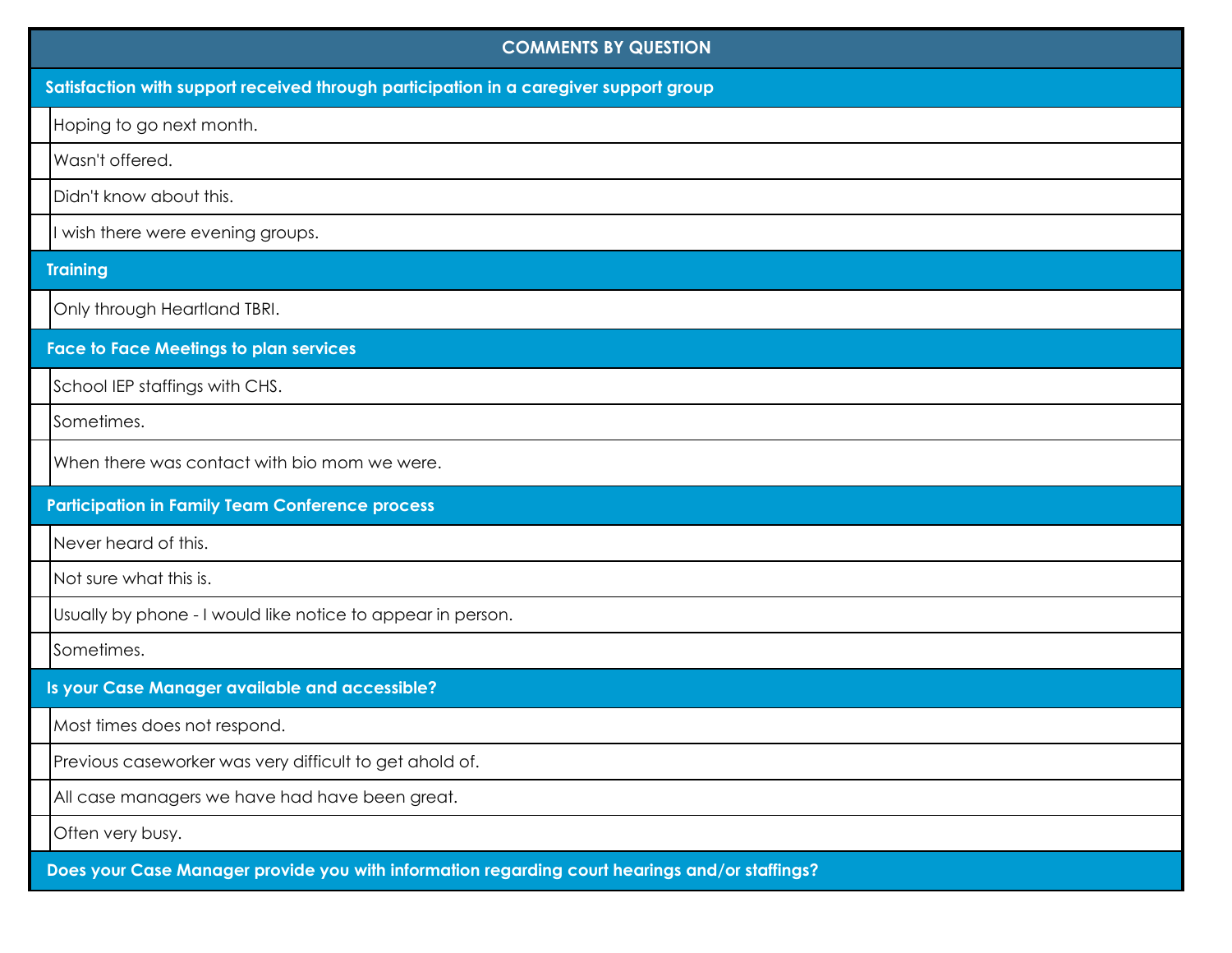| But with minimal notice.                                                                                                                                                                                               |
|------------------------------------------------------------------------------------------------------------------------------------------------------------------------------------------------------------------------|
| When asking about them.                                                                                                                                                                                                |
| Yes, Christina Ware keeps me abreast of all dates.                                                                                                                                                                     |
| Sometimes.                                                                                                                                                                                                             |
| Always, plus the supervisor is great too with info.                                                                                                                                                                    |
| Sometimes                                                                                                                                                                                                              |
| <b>Working in partnership with Case Manager</b>                                                                                                                                                                        |
| Lack of communication.                                                                                                                                                                                                 |
| Case manager has been replaced as other moved.                                                                                                                                                                         |
| CM keeps changing.                                                                                                                                                                                                     |
| Like pulling teeth for info.                                                                                                                                                                                           |
| Somewhat                                                                                                                                                                                                               |
| <b>Working in partnership with GAL</b>                                                                                                                                                                                 |
| Not sure who this is.                                                                                                                                                                                                  |
| Never got one.                                                                                                                                                                                                         |
| I have only spoke to him once over the phone.                                                                                                                                                                          |
| <b>Working with Children's Legal Services</b>                                                                                                                                                                          |
| CLS has never spoken to me or even addressed me in the courtroom during hearings. Maxine appeared on a staffing approx. 40 days ago<br>and was able to have the assigned attorney do one of multiple things she asked. |
| Services provided to meet your family's needs                                                                                                                                                                          |
| Dental: Not too many local choices.<br>MH: Never able to obtain.<br>MH: No response.                                                                                                                                   |
| Primary Health Care: Not able to discuss plan on phone, have to go through DCF.                                                                                                                                        |
| MH services: Asked for a referral when 1st placed, still on wait list for Early Steps (2 years later).<br>Child Care: Love his daycare, ELC is difficult.                                                              |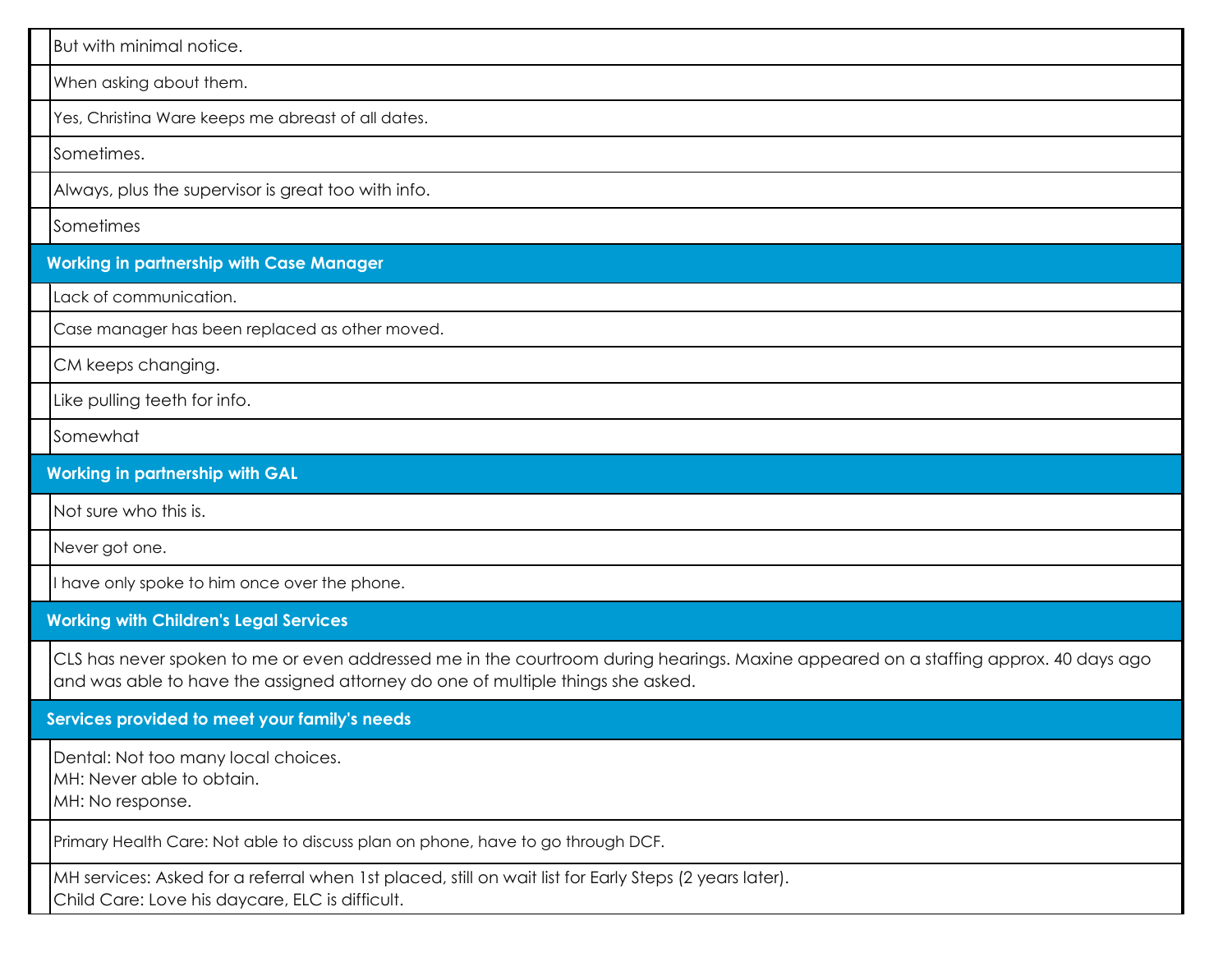Sunshine Health: Extremely long waiting lists.

MH: CM delayed change request now waiting for HEADS.

Effectiveness: Waiting on HEADS.

Child Care: We pay out of pocket now for after school and school breaks.

Mental Health: Still waiting on counseling. We spoke to someone who recommended counseling. She was excellent. However, we have not been able to make it happen.

Dental: Still waiting.

Child has CMS - I know how to access CMS services, not all caregivers do.

I should be able to access the primary health care and dental care, but only CM can.

We love his doctor.

Child care services should continue after adoption for relatives. They have taken on an extra child because they love them and want to see them with family. The family should continue to be supported as much as possible.

Child care services are great when referrals are done prior to the expiration.

## **Satisfaction with Case Manager**

CM willingness to share info: Never have updates.

Timeliness of returned calls - Sometimes difficult, but she's busy.

Lisa Pyles is very engaged!

### **Satisfaction with Child Protective Investigator**

She was unwilling to do the work to ensure that this specific child would be placed with his biological brother instead of a random person at the time of removal. They failed to inform the CLS shelter attorney that placement with a sibling was even an option until the weekend shelter when I appeared. The referral for daycare was never done resulting in weeks off of work and then private pay for an additional 2 weeks without care or regard.

### **Satisfaction with GAL**

Limited GAL services, at beginning of care only.

Who's this?

Waited 19 months to get one, would have like to have one the whole time!

I have not seen him except at court hearings.

No GAL appointment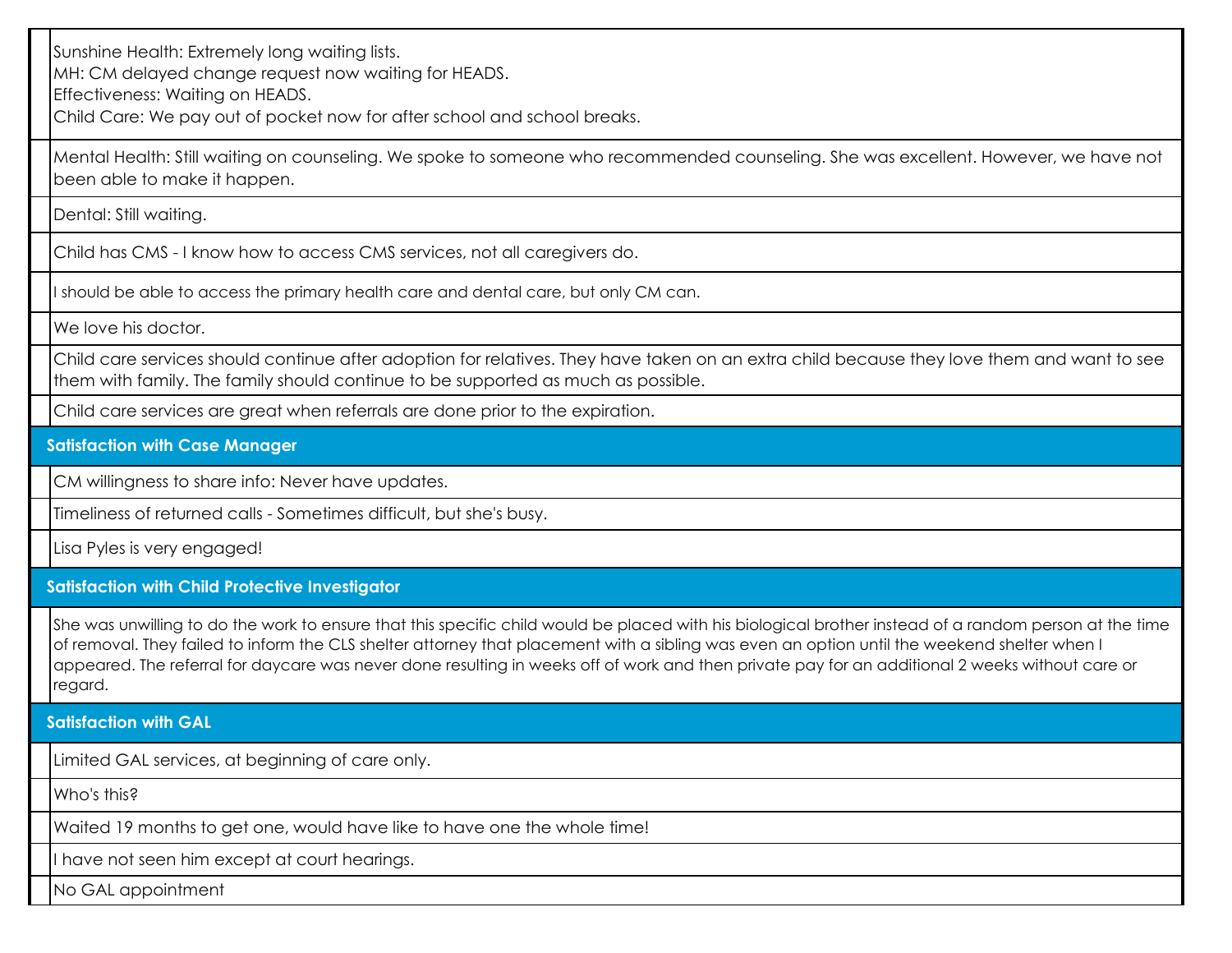| QPI: The team works for the good of the children and puts their needs first.                       |
|----------------------------------------------------------------------------------------------------|
| The children seem to be last, parents are given "special" treatment.                               |
| Parents' needs put first.                                                                          |
| The whole system is helpful to the bio parents, not the caregiver of children.                     |
| My main concern would be that the agencies would have better communication between them.           |
| The child needs permanency and no matter how much is proven that it is time, CLS drags their feet. |
| QPI: I know what is expected of me as a caregiver                                                  |
| At the beginning, no. Now yes.                                                                     |
| QPI: The case worker and I have a respectful working partnership                                   |
| Our caseworker is awesome! Great worker!                                                           |
| QPI: Members of the entire child welfare team treat each other with respect                        |
| Case worker and guardian clash.                                                                    |
| CLS and case management should probably talk more.                                                 |
| QPI: As a caregiver, I make normal decisions about the child(ren)'s participation in activities    |
| With grief from parents who call case worker & case worker calls us.                               |
| QPI: My experience is that transitions are handled in a developmentally sensitive manner           |
| Visitation with mother.                                                                            |
| <b>QPI: I work with birth parents</b>                                                              |
| Mom is non-compliant.                                                                              |
| We have a great relationship with bio mom.                                                         |
| Dad's in prison, mom's on the run.                                                                 |
| Due to circumstances, not now.                                                                     |
| Rights are terminated.                                                                             |
| They don't come around anymore.                                                                    |
| They are not around.                                                                               |
| We tried.                                                                                          |
| For the past 4 years non stop even post adoption of a sibling.                                     |
| Additional services that would be helpful                                                          |
| First Aid, CPR, dealing w/child behavior & problems                                                |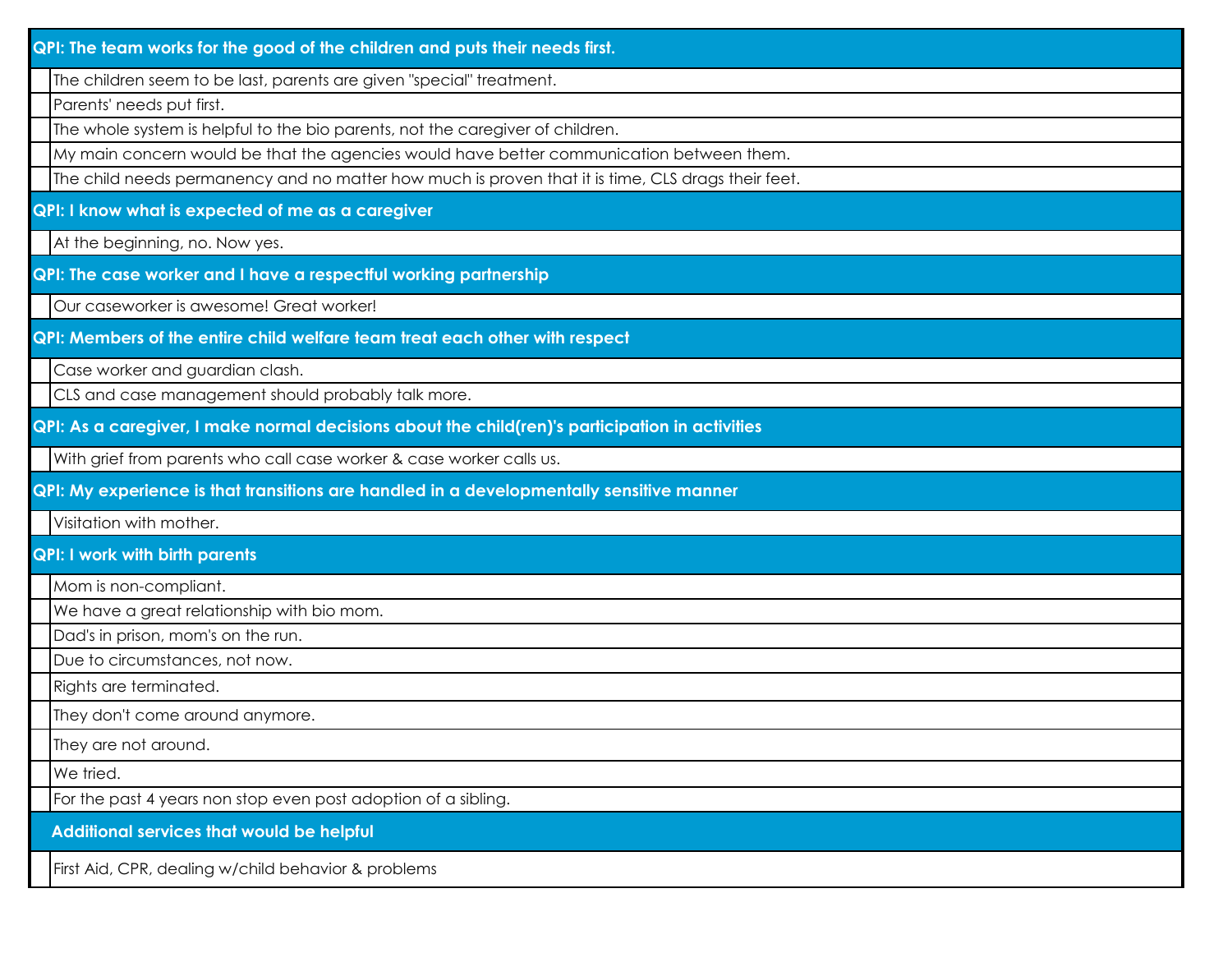**What can we do to support you as a caregiver of a child/children in the child welfare system?**

Even with cash assistance we are not able to supply everyday needs of each child without spending our own money.

Provide more outlets of help.

Provided similar supports & services that foster parents receive. Specifically when it comes to emails & having someone available for questions who isn't child's CM.

Would like respite options. Would like help in the results from after visitation. Would like summer childcare options. Would like help getting HEADS counseling ASAP. Would like help in ABA therapy started.

Explain services available to us, the parents seem to get all the services and offers to help and don't even have the children.

Staying in my house with me and helping them like if they were my own kids.

Financially it's a struggle. We have a family of seven living on one income - not easy.

I'm getting everything that I already need for my grandson's needs.

Be more informed, offer these classes /training (see specified services).

Not at this time.

Open communication, be organized & have paperwork and your stuff together to get things done timely.

Help to navigate legal issues with children placed with me but no "case plan."

My experience has been eye opening. I have not had specific problems that have not been taken care of to date.

Me han ofrecido mucha ayuda. Y se lo agradezco.

Be there for us/kids.

Attorney for caregivers, rather than bio parents only. Bio parents get everything, caregivers get nothing.

Financial help.

You are doing enough. Thank you.

To help to move to a bigger house so my kids have their own room.

Sometimes needing to know in real time what's going on in the case.

Connect legal and case management! Stop allowing CLS to rely on judicial review reports from tired and burnt out workers who may forget to add something; and stop thinking CLS actually reads them before court. Force that connection between them so that they are United and not acting like strangers in a courtroom. This is what causes delays for my child.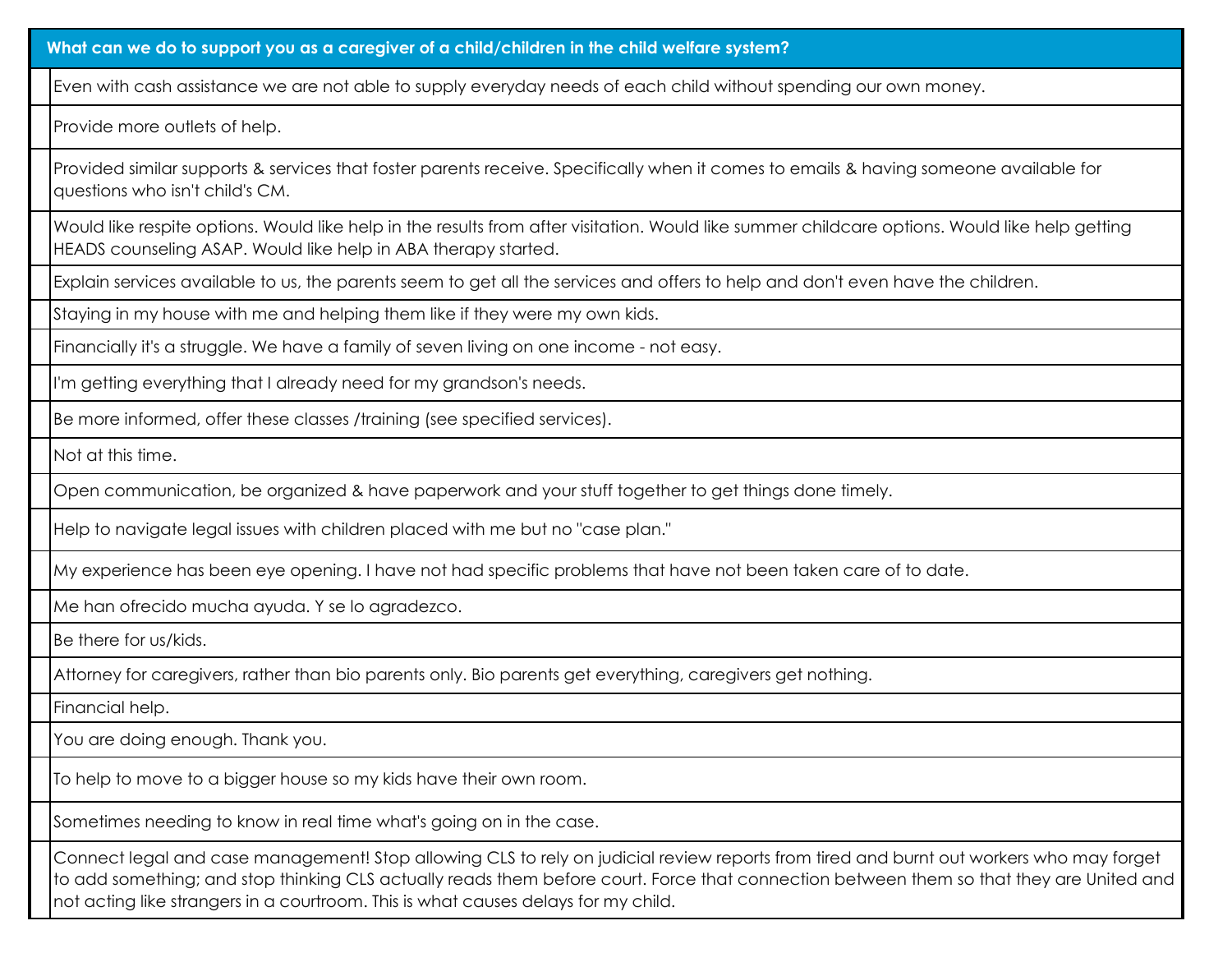#### **Additional Comments**

Counseling services for children's transition to new home would be helpful but very limited in our area and we have not had access to family counseling.

I feel like there is a huge disconnect between relative/non-relative & foster parents. I feel like foster parents are given many more services and support. A lot of relatives/non-relatives are unaware of everything that's available to them.

Heartland & GAL are very supportive but CHS at CM level is lacking communication & support.

Start putting the children first, the case workers seem to put the parents and their feeling and what they want first with no consideration about the children it seems just to get a file off the desk.

Process during TPR way too long! Parents are looked out for more than children. We are given little to no info.

To give me help so I could help them because I have social security and I help them with little that they give me.

Food assistance would be helpful. However, no matter what we apply for we are denied. When speaking with others, we are informed to lie like everyone else does. That's the only way you get help. That's unacceptable and I will not lie to get help.

More help w/diapers.

At some point the system needs to look out for the child & the parents history & stop prolonging end result.

I've worked with Heartland for over 16 years - even with ups & downs of foster care, always feel they are here to help. Heartland always returns calls and if they don't know the answer they find someone who does.

Please make sure the children are not going back and forth every six months. Once they are stable they are sent back to the same situation.

Muchas gracias, tienen personal muy bueno y confiable. Muy agradecida de la ayuda prestada.

Do less paper work and give more financial help (too much papers and poor financial help).

Everything is going great!

Keep on keeping on! Be good or good at it! Keep being wonderful for the children!

Just keep up with amazing work. We are blessed to have such a caring case worker.

Case management agencies should take abandonment cases more seriously and understand that due to abandonment, children become stable and accustomed into their current placements because they are FORCED to know no different. Teach them that abandonment may make an "easy" case or a case that could be placed on a back burner because there is no commotion but they should be the ones to reach permanency the quickest--they should not take 12 months, 24 months or longer. Teach CLS to identify abandonment cases at 6 month and 9 month staffings and to speak up on MATERIAL BREACHES instead of being lazy and not wanting their hand forced to file a TPR once a material breach is found.